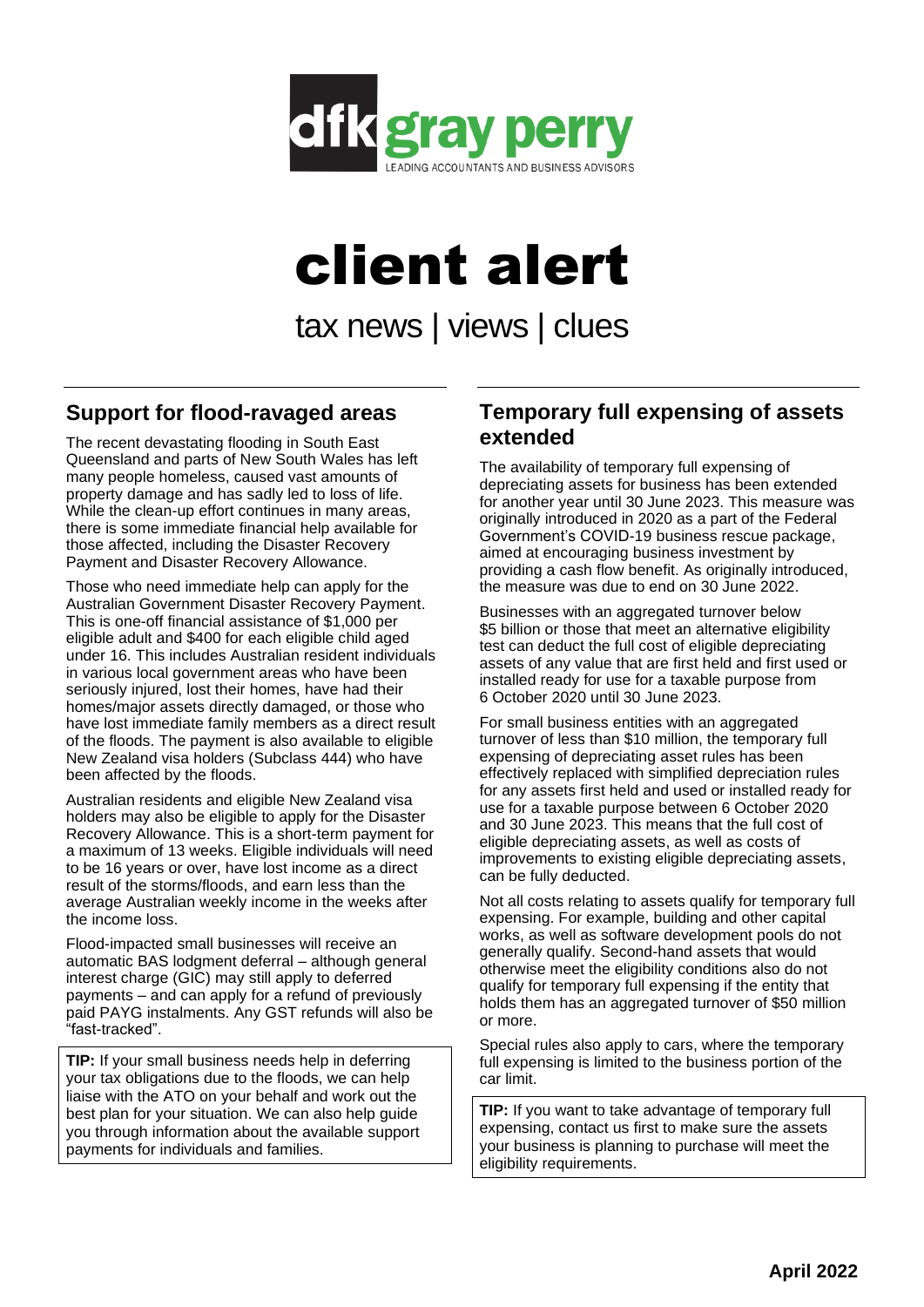# **Record-keeping education in lieu of ATO financial penalties**

If you run a small business and are found by the ATO to have made unintentional record-keeping mistakes, you could face having to pay an administrative penalty. However, this could soon change under a proposed new law that would give ATO the power to issue a direction to complete an approved record-keeping education course instead. Legislation to implement this measure has been introduced into Parliament but not yet passed.

This proposed change originated as a part of the Black Economy Taskforce's final report, which found that taxrelated record-keeping obligations should be made clearer for businesses, and that the ATO should have a range of administrative sanctions available at its discretion for breaches of the rules.

Under the proposed new law, the ATO may issue a tax-records education direction in appropriate situations, which will require the appropriate person within a business to take a specified, approved course of education and provide the ATO with evidence of completion. This would be applied in circumstances where the record-keeping mistakes were unintentional, due to knowledge gaps or variations in levels of digital literacy, or where the ATO reasonably believes that the entity has made a genuine attempt to comply with their obligations.

The tax-records education direction would not be available to businesses that deliberately avoid recordkeeping obligations. In those cases, financial penalties will still be applied, and if there is evidence of serious non-compliance, the ATO may also consider criminal sanctions.

## **FHSS maximum releasable amount increased**

The maximum amount that individuals can take out of their superannuation under the First Home Super Saver Scheme (FHSS) will be increased to \$50,000 for any release requests made on or after 1 July 2022. The scheme was originally envisaged as a taxeffective way for first home buyers to save for a deposit, and the increase in the maximum releasable amount presumably reflects the rapidly escalating housing price increases. The scheme is available to both first home buyers and those intending to build their first home, subject to certain conditions of occupation.

The first step in releasing eligible funds is to obtain a FHSS Determination from the ATO which sets out the maximum amount that an individual can have released under the scheme. It's imperative to make sure you've finished making all your voluntary contributions under the scheme before applying for a Determination, and of course, to check the accuracy of the Determination issued by the ATO.

There is a limit of \$15,000 of eligible contributions that can be released each financial year (up to a total limit of \$30,000 currently, or \$50,000 from 1 July 2022).

**TIP:** To access part your super under the scheme, you must have a FHSS Determination from the ATO *before* any contract to purchase or build is signed.

When you have a FHSS Determination and subsequently sign a contract to purchase, a valid release request must be given to the ATO within 14 days. After the release of money, if you haven't signed a contract to purchase or construct a home within 12 months, the ATO will generally grant an extension for a further 12 months automatically. You also have the choice to recontribute the amount back into your super fund, or to keep the money and pay a flat 20% tax on assessable FHSS released amounts.

## **Downsizer contributions: age limit change**

To help those nearing retirement boost their super balances, people aged 65 and over can currently make downsizer contributions to their super of up to \$300,000 from the proceeds of the sale of their home.

**TIP:** Downsizer contributions don't count towards the super contribution caps, but do count towards the transfer balance cap, which applies when your super is moved into the retirement phase.

As part of a suite of measures introduced to provide more flexibility for those contributing to super, from 1 July 2022 the age limit for those making downsizer contributions will be decreased to include individuals aged 60 years or over. Optimistically, the government expects this decrease in the age threshold will encourage more older Australians to downsize sooner and "[free] up the stock of larger homes for younger families".

If you or your spouse are thinking of selling the family home to capture a premium, especially in regional areas, some other criteria must be satisfied so you can to make a downsizer contribution to your super, including:

- the location of the home must be in Australia;
- the home must have been owned by your or your spouse for at least 10 years;
- the home must not be a caravan, houseboat or other mobile home;
- the disposal must be exempt or partially exempt from CGT under the main residence exemption; and
- a previous downsizer contribution must not have been made from the sale of another home or from the part sale of the current home.

Each person individual can make the maximum contribution of \$300,000, so for a couple a total contribution of \$600,000 can be made. However, the total contribution amount cannot be greater than the

**Important**: Clients should not act solely on the basis of the material contained in Client Alert. Items herein are general comments only and do not constitute or convey advice per se. Also changes in legislation may occur quickly. We therefore recommend that our formal advice be sought before acting in any of the areas. Client Alert is issued as a helpful quide to clients and for their private information. Therefore it should be regarded as confidential and not be made available to any person without our prior approval.